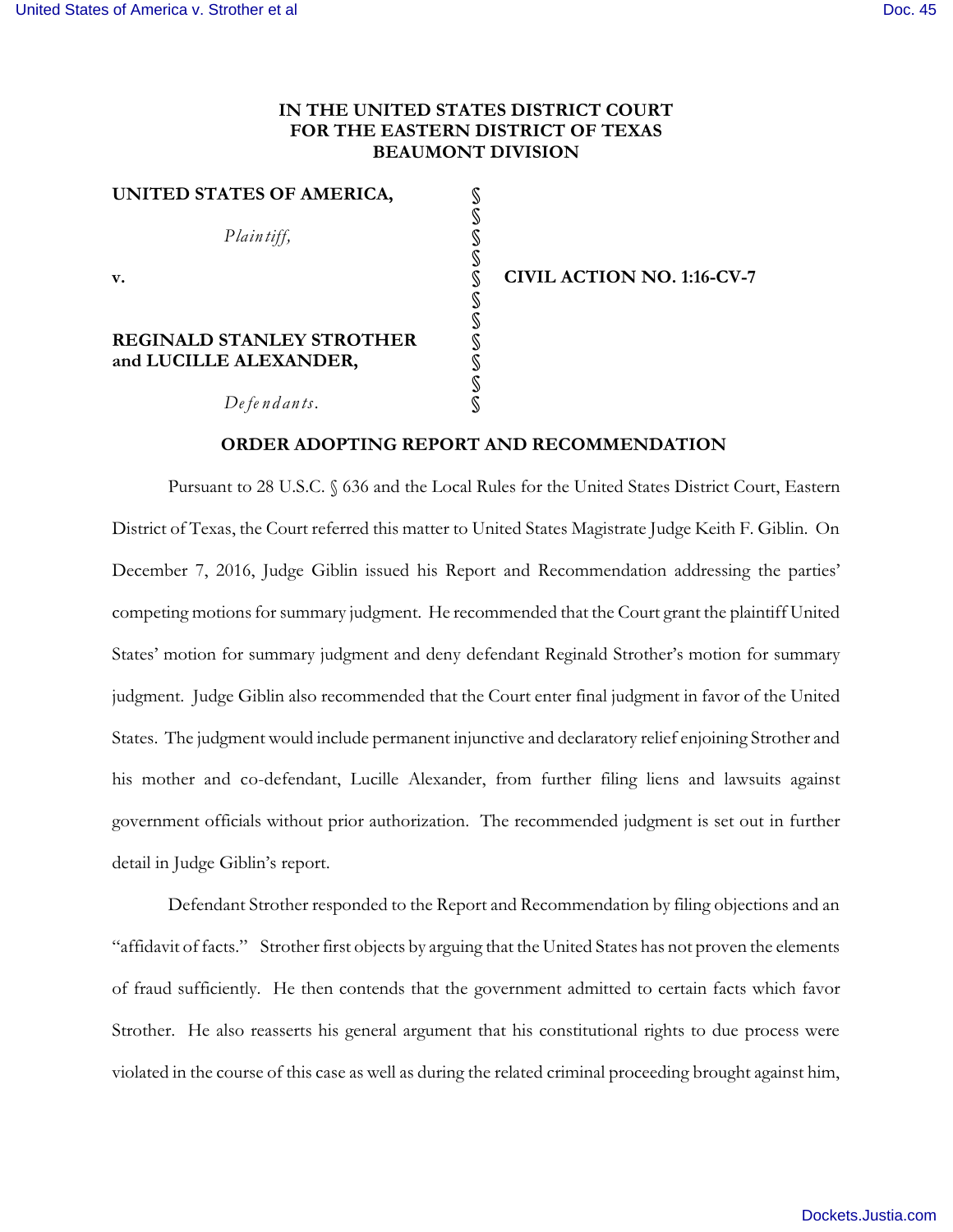1:06-CR-182. Strother relatedly argues that all members of the judiciary in the Beaumont Division for the Eastern District of Texas are biased against him in that they have a "direct personal, substantial and pecuniary interest" in the outcome of the case. *See Objections* (Clerk's Doc. No. 43), at pp. 5-6. In his affidavit, Strother asserts that he has shown that the liens he filed against United States District Judge Marcia A. Crone were proper and not fraudulent. *See Affidavit* (Clerk's Doc. No. 44).

The Court has reviewed Strother's filings in response to the report and finds them to be without merit. In his 19-page report, Judge Giblin thoroughly discussed the relevant background information, including the defendant's history of filing harassing liens and lawsuits against Judge Crone and two other government officials - Jefferson County Clerk Carolyn Guidry and Lieutenant Robert Strause with the Orange County Sheriff's Department. He also considered, in detail, the relevant legal standards and noted that there is no evidence in the record indicating that Strother or Alexander had any valid basis for filing the purported liens.

The Court agrees with Judge Giblin that defendants' filings were submitted solely for the purpose of harassing and injuring Judge Crone, County Clerk Guidry, and Lt. Strause. Strother's objections and affidavits do not submit any new evidence indicating that there was any validity to the purported liens. His arguments regarding the United States' admissions are also unfounded, as the Request for Admissions submitted by Strother were improperly propounded. Judge Giblin addressed this in his report and notably stayed discovery by separate order (Clerk's Doc. No. 36). Finally, the Court finds Strother's suggestions regarding bias and conflicts of interests to be unsubstantiated. The evidence clearly establishes that Strother and Alexander submitted fraudulent filings solely for the purpose of harassment, and the government officials who were merely acting in the course of their official duties in their dealings with Mr. Strother have suffered harm as a result As noted by Judge Giblin, legal precedent supports the conclusion that the defendants must be enjoined from further